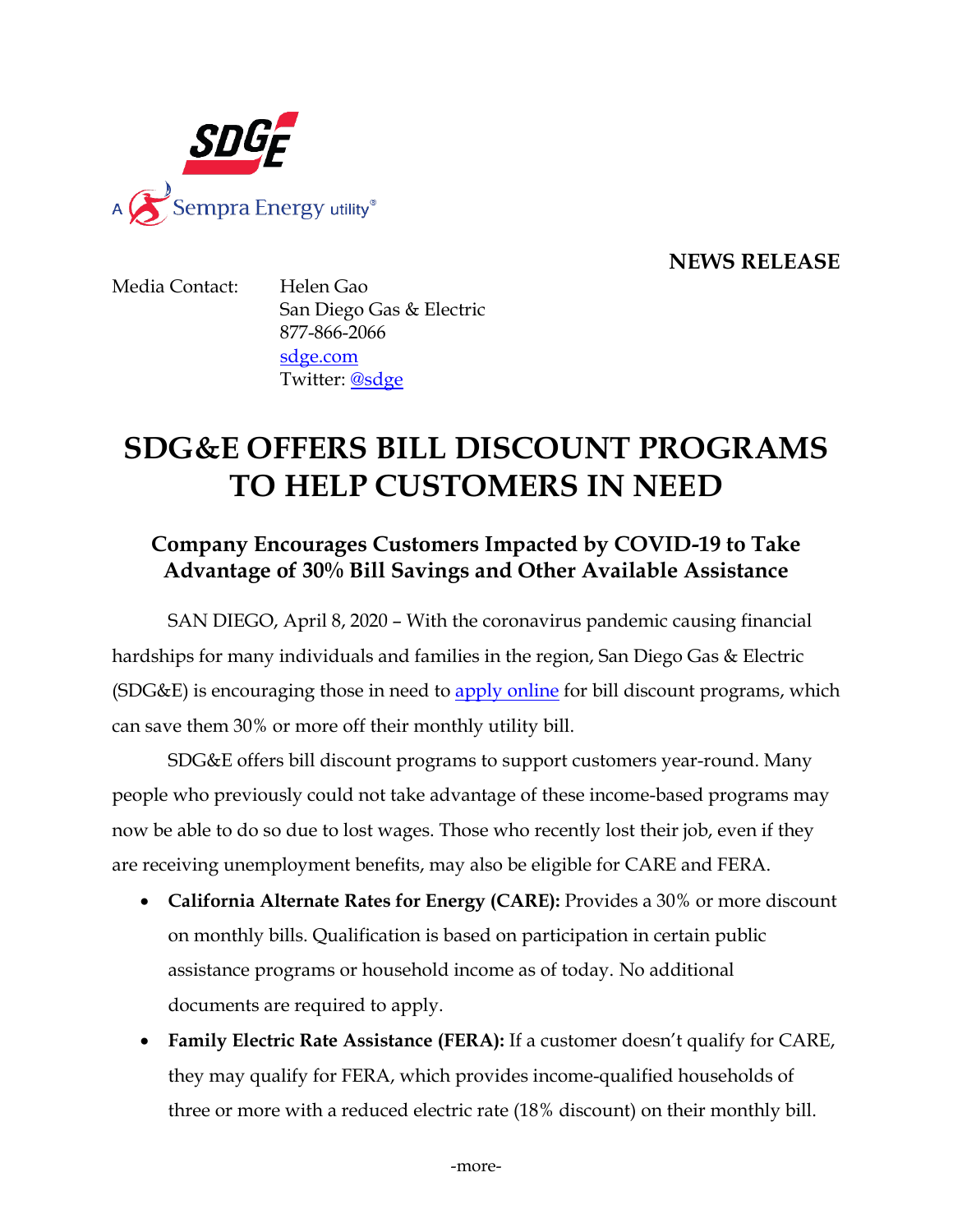#### **SDG&E Offers Bill Discount Programs…/Page 2**

In order to raise awareness on these programs, SDG&E launched a robust marketing and public outreach campaign, which will also promote LIHEAP or the [Low-](https://www.csd.ca.gov/Pages/LIHEAPProgram.aspx)[Income Home Energy Assistance Program.](https://www.csd.ca.gov/Pages/LIHEAPProgram.aspx)

LIHEAP is federally funded and helps low-income households with their energy bills. The program is overseen by the California Department of Community Services and Development (CSD) and administered by nonprofit agencies that have funding available right now to help residents with up to \$1,000 on their energy bills. Additional funding is also expected with the recent passage of the federal economic stimulus package. To learn more, [dial 2-1-1](https://211sandiego.org/) for LIHEAP income guidelines and participating agencies.

#### **Other SDG&E Initiatives to Help Customers**

Starting in mid-March, SDG&E voluntarily began to suspend service disconnections due to nonpayment. The disconnection moratorium will remain in place until further notice. At the same time, the company is urging customers who are struggling to pay their utility bill to call its Customer Contact Center at 1-800-411-7343 to make payment arrangements.

SDG&E is also temporarily waiving late payment fees for business customers whose finances have been devastated by the coronavirus. The company does not charge residential customers late payment fees.

In addition to bill discount programs, SDG&E wants customers to know that there are a variety of local charitable initiatives aimed at addressing needs that have arisen in the region due to the coronavirus crisis. These initiatives provide impacted residents with assistance for other emerging needs and links to these agencies can be found on SDG&E's website.

#### **For Updates**

As the coronavirus pandemic is rapidly evolving, please visit [sdge.com/coronavirus](https://www.sdge.com/coronavirus) for updates.

SDG&E is an innovative San Diego-based energy company that provides clean, safe and reliable energy to better the lives of the people it serves in San Diego and southern